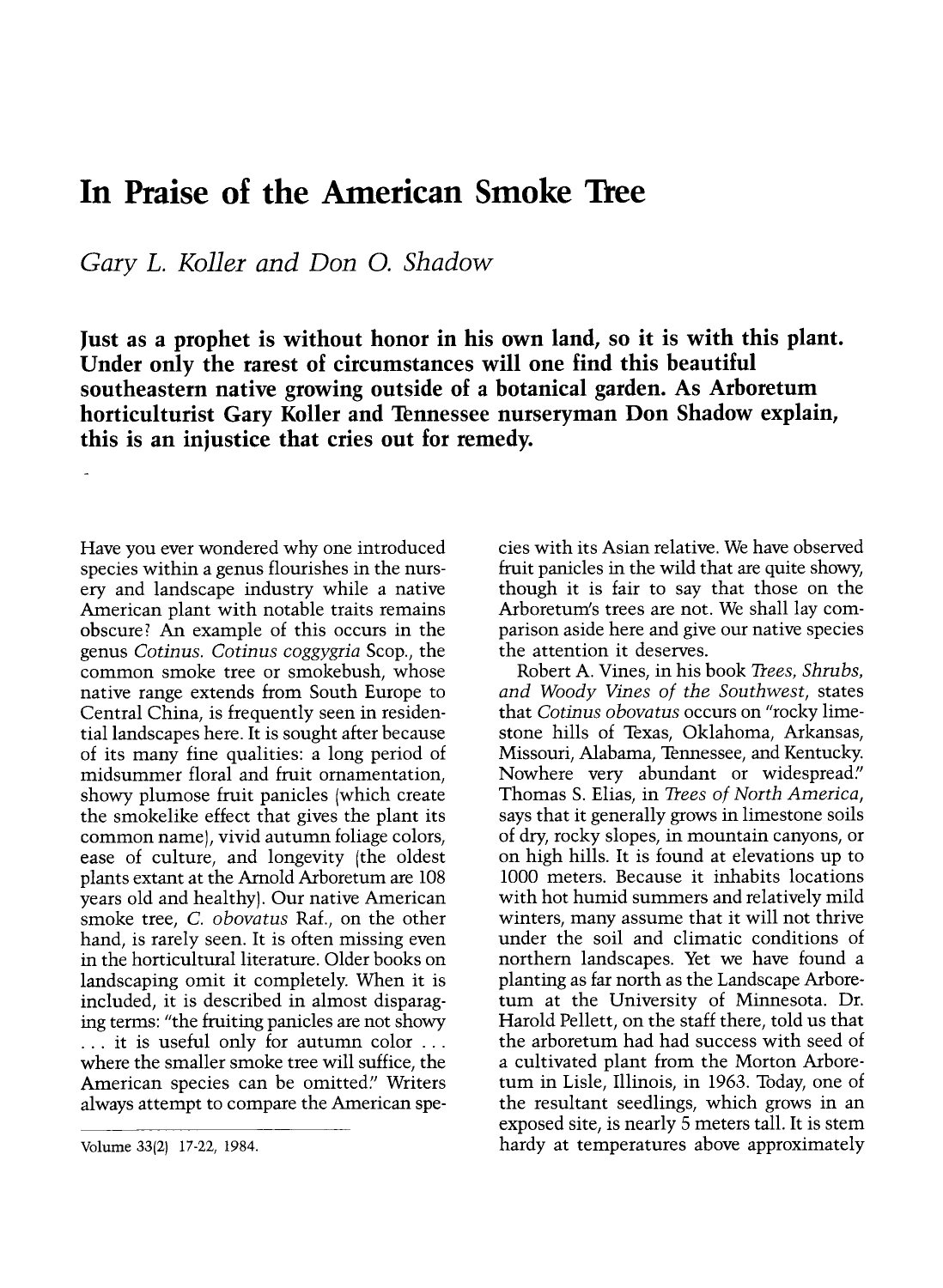

The multistemmed habit of the Arboretum's staminate Amencan smoke tree. Note the scaley texture of the bark. Photo by Barth Hamburg.

-25 degrees Fahrenheit. The minimum temperature at which the roots are cold hardy has not yet been determined. Information on the original native locale of this plant is unavailable. A more cold-hardy genotype may yet be found.

A second welcome feature of the American smoke tree is its adaptability to various soil conditions. In Tennessee it occurs on southfacing rock outcroppings of limestone, where the pH is 6.5 to 7.0. Very little soil is present on top of the rocks, so the roots must invade the cracks and crevices to anchor the plant and obtain moisture and nutrients. In the same area it also grows in sites with better soil, where it associates with *Juniperus vir*giniana, Rhus aromatica, Viburnum prunifolium, Cercis canadensis, and Quercus piinoidcs. At the Arnold Arboretum a 102-year-old specimen flourishes in highly acidic soil near the edge of a meadow. Peter Del Tredici, of the Arnold Arboretum staff, observed the plant thriving in alkaline clay soils in the Chicago area. Excess soil mum autumn foliage coloration...

The fall-foliage colors of this tree are stunning. At the Arnold Arboretum few plants match it in terms of brilliance and intensity. In full sun the colors are scarlet, orangescarlet, and claret; and in shade apricot, gold, and yellow. A. C. Downes acclaimed the plant for its fall colors in 1935 in The Gardeners' Chronicle: "seen with the autumn sun shining through its translucent leaves, decked out in all shades of flaming orange and scarlet, it has been a sight not easily forgotten.... It is just the translucent quality of its foliage that causes the warm fiery glow that is its great charm. Other plants can show colors as vivid in themselves (as, for example Rosa nitida), but their thicker leaf blades rob them of the wonderful effect."...

Soil moisture and soil nutrition seem to affect autumn brilliance. One writer suggested that when grown on rich soil that is high in nutrients, the resultant lush, soft growth produces poor fall color. A. J. Anderson, in a 1945 issue of The Gardeners' Chronicle, said, "the most beautifully colored examples I have seen are growing on an exposed, dry bank of poverty-stricken soil. A moist, rich medium should definitely be avoided as it always results in vigorous, sappy growth which is detrimental to autumn coloring." Fall weather also seems to affect color brilliance. At the Arnold Arboretum, one plant varies from very colorful to dull depending on sunlight and temperatures in early October. In the wild, autumn color varies substantially from one plant to the next....

The bark of the American smoke tree provides pattern and detail in the winter landscape. Bark plates have bases lifted slightly and pulled away from the stems, creating a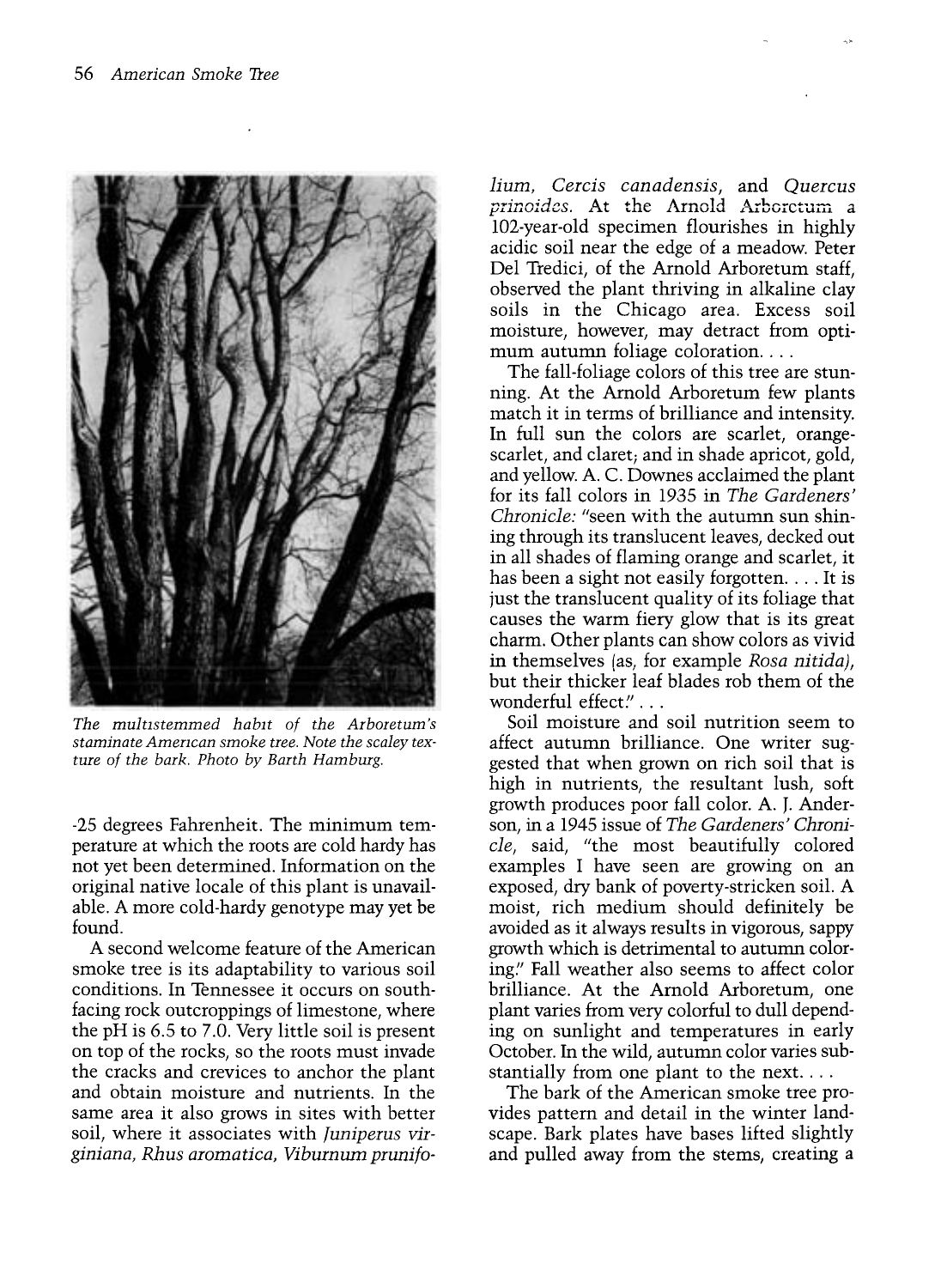

The oldest and largest specimen of the Amencan smoke tree growing at the Arnold Arboretum, raised from seed collected in 1882. This staminate plant is nine meters tall, with several major stems. Photo by Racz and Debreczy.